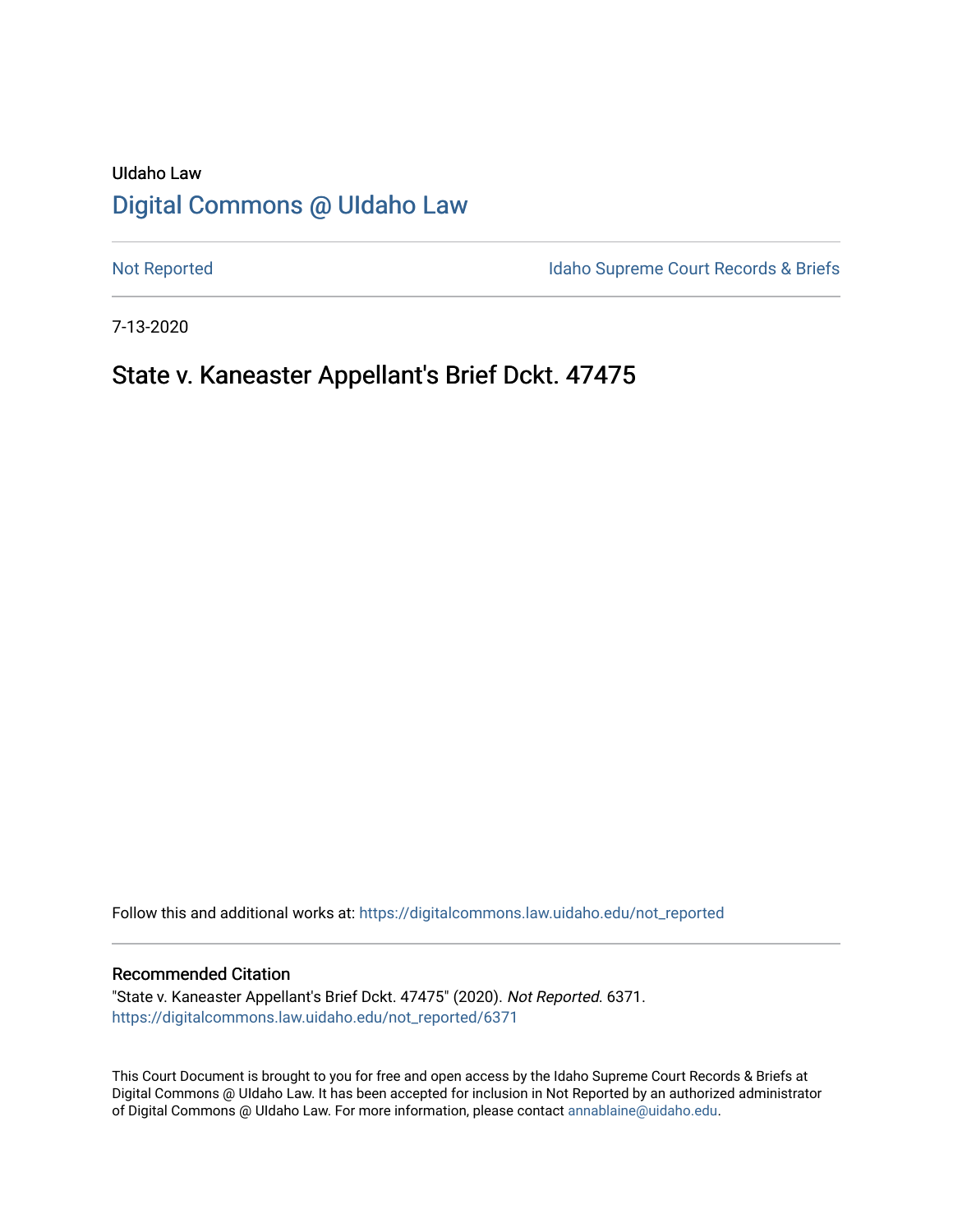Electronically Filed 7/13/2020 8:31 **AM**  Idaho Supreme Court Melanie Gagnepain, Clerk of the Court By: Brad Thies, Deputy Clerk

## IN THE SUPREME COURT OF THE STATE OF IDAHO

| STATE OF IDAHO,              |  |
|------------------------------|--|
| Plaintiff-Respondent.<br>VS. |  |
| CURTIS JAMES KANEASTER,      |  |
| Defendant-Appellant,         |  |
|                              |  |

S.Ct. No. 47475-2019 Kootenai CR-2017-6184

## OPENING BRIEF OF APPELLANT

Appeal from the District Court of the Fifth Judicial District of the State of Idaho In and For the County of Twin Falls

## HONORABLE BENJAMIN J. CLUFF Presiding Judge

Dennis Benjamin, ISB No. 4199 Lawrence Wasden NEVIN, BENJAMIN, McKAY & BARTLETT LLP ATTORNEY GENERAL 303 West Bannock Colleen Zahn, Chief P.O. Box 2772 Criminal Law Division Boise, ID 83701 P.O. Box 83720 (208) 343-1000 Boise, ID 83720-0010 db@nbmlaw.com (208) 334-2400

Attorneys for Appellant Attorneys for Respondent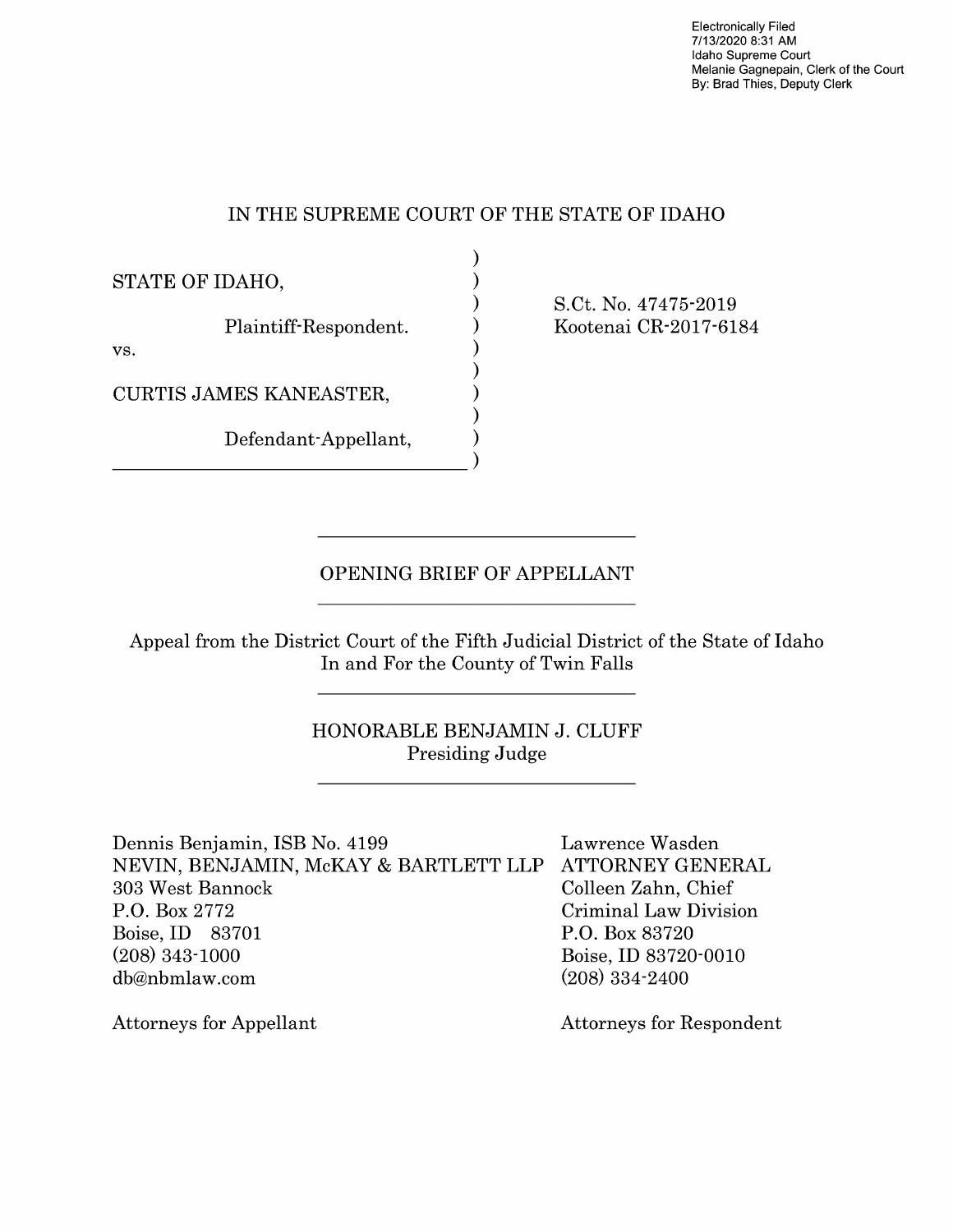## **TABLE OF CONTENTS**

| I.   |           |                                                                                                                                                                                                                 |
|------|-----------|-----------------------------------------------------------------------------------------------------------------------------------------------------------------------------------------------------------------|
| II.  |           |                                                                                                                                                                                                                 |
|      | A.        |                                                                                                                                                                                                                 |
|      | <b>B.</b> |                                                                                                                                                                                                                 |
|      | $C$ .     |                                                                                                                                                                                                                 |
| III. |           |                                                                                                                                                                                                                 |
| IV.  |           |                                                                                                                                                                                                                 |
|      | A.        | Under <i>Maxim</i> , Mr. Kaneaster has Standing to Bring the Motion to                                                                                                                                          |
|      | <b>B.</b> | The Search of the Interior of the Vehicle was Unreasonable Because<br>There was no Warrant or Probable Cause to Search the Interior and<br>the Search Exceeded the Scope of a Search Incident to Arrest 9       |
|      | C.        | Under <i>Maxim</i> , the Search Provision Cannot Salvage the Otherwise<br>Unreasonable Entry and Search of the Vehicle because there is no<br>Evidence the Officers were Aware of the Waiver at the Time of the |
|      | D.        | The State Cannot Show the Error in Denying the Motion to Suppress                                                                                                                                               |
| V.   |           | Conclusion                                                                                                                                                                                                      |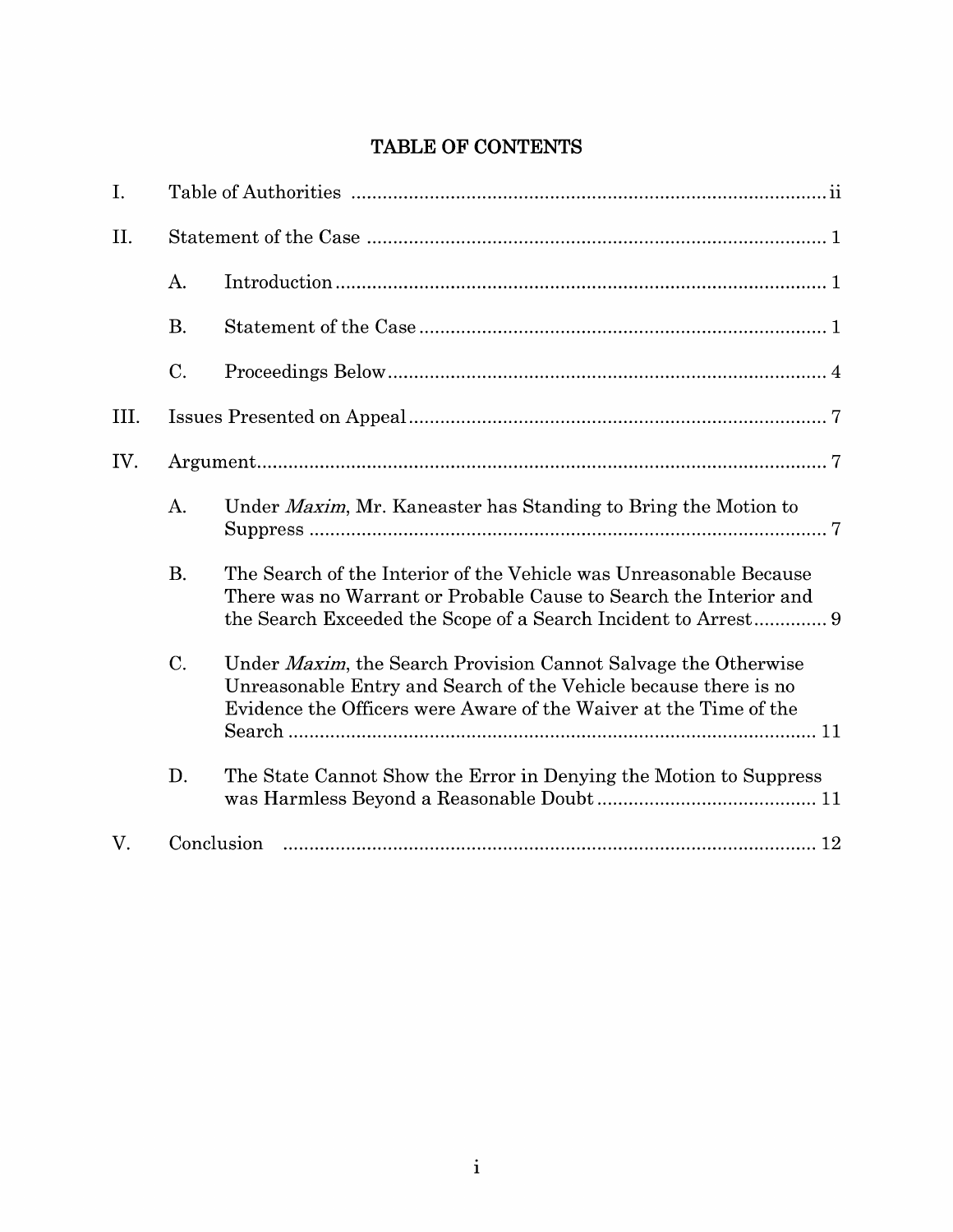## **I. TABLE OF AUTHORITIES**

## **FEDERAL CASES**

## **STATE CASES**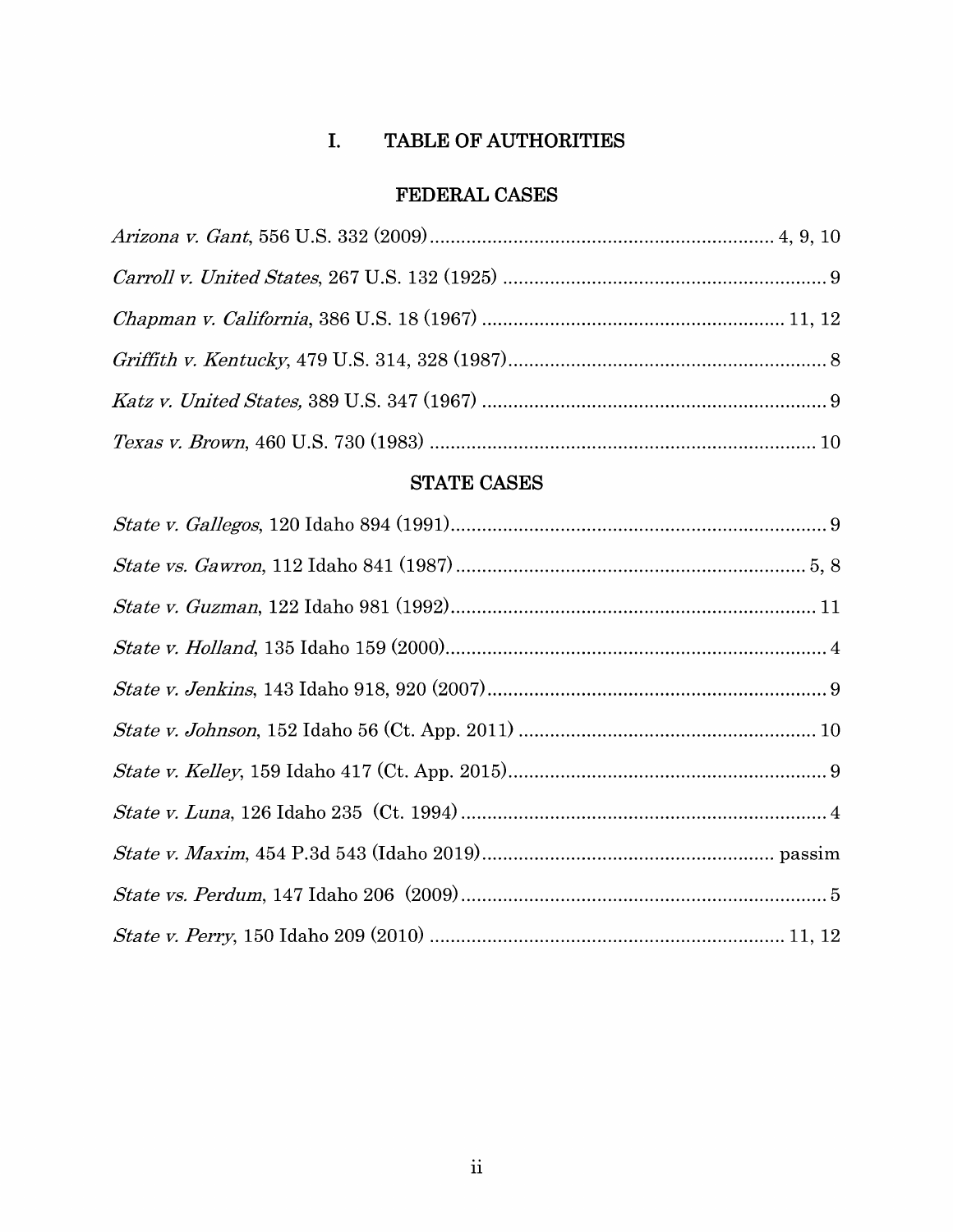#### **II. STATEMENT OF THE CASE**

#### **A.** *Introduction.*

The trial court denied Curtis Kaneaster's Motion to Suppress the evidence found during the search of his vehicle. It found that he had no standing to challenge the search because he had waived his Fourth Amendment rights when he accepted the terms and conditions of parole. After that decision, the Supreme Court decided *State v. Maxim,* 454 P.3d 543 (Idaho 2019), which held that parolees like Mr. Kaneaster do have standing. However, the state failed to argue any other exception to the warrant requirement to justify the search. And, the evidence considered by the district court does not establish one. Finally, under *Maxim,* the parole search provision did not salvage the unreasonable search of the vehicle because there is no evidence that the officer had knowledge of the search provision much less the specific contents of the provision here.

#### **B.** *Statement of the Case.*

Mr. Kaneaster was charged with Possession of a Controlled Substance, to wit Methamphetamine and/or Amphetamine. R 23-24. The substance was found in the burnt residue of a meth pipe found within a black box, which was inside a duffle bag located in the back-storage area of the Chevy Trail Blazer driven by Mr. Kaneaster. **R** 13.

Officer Nikola Gumeson stated in his Affidavit in Support of Complaint that on February 5, 2019, at approximately 2:00 a.m., he saw "Curtis Kaneaster driving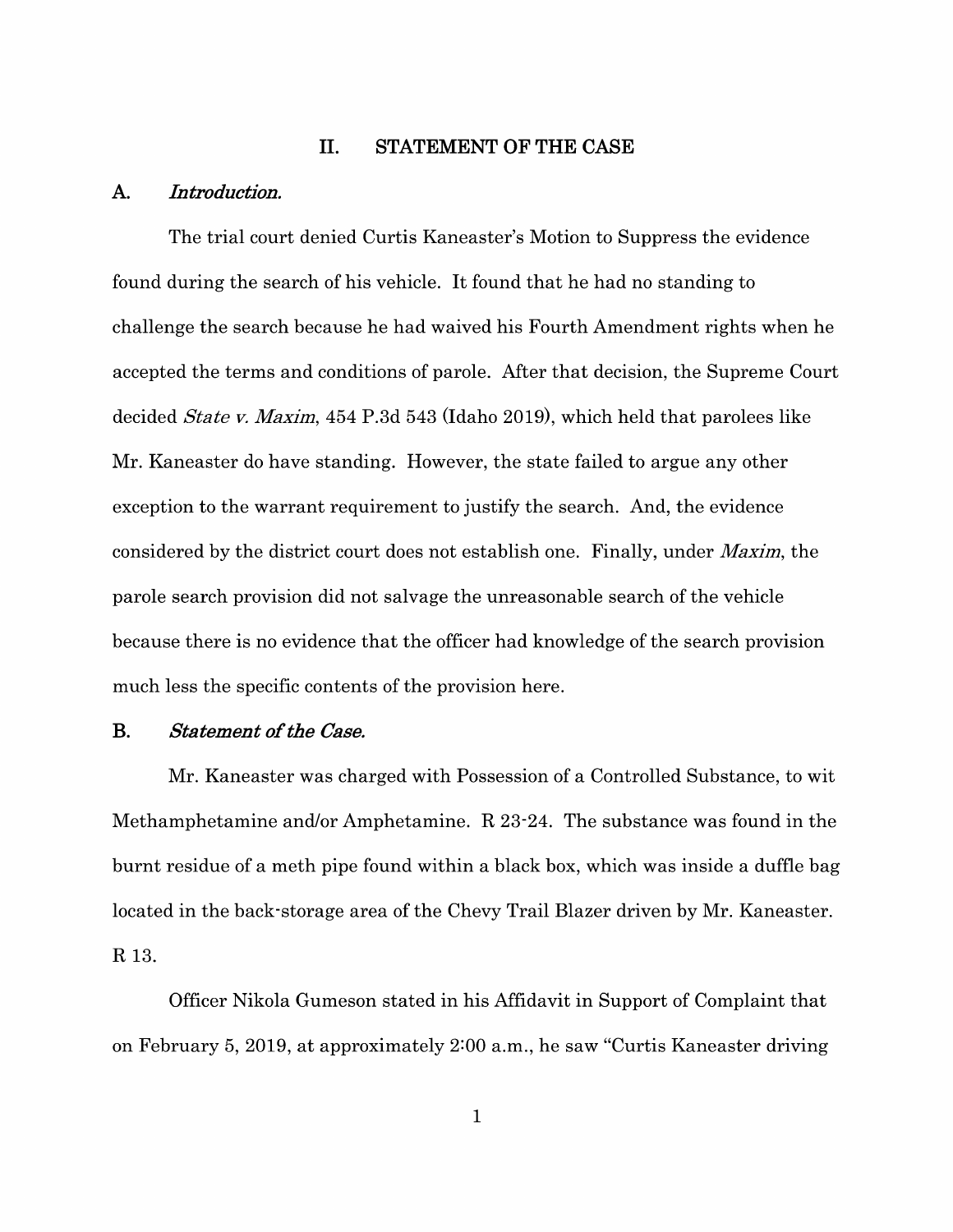a black Chevrolet Trail Blazer, bearing Idaho plate 2G4 7598 in the 800 block of Blue Lakes Blvd. N." in Twin Falls, Idaho R 13. When he ran Mr. Kaneaster's information, he learned that he had an IDOC warrant for his arrest. He conducted a traffic stop of the vehicle. R 13.

According to the Affidavit, dispatch informed Officer Gumeson "that the warrant was confirmed<sup>[*.*]" *Id.* He then made Mr. Kaneaster step out of the vehicle</sup> and placed him in custody. The officer "asked [the passenger] to step out of the vehicle so I could search it based on both individuals being on parole." *Id.* He located a "small butane torch in Mr. Kaneaster's pocket when I searched him incident to arrest." *Id.* Officer Gumeson said, "I know through my experience that butane torches are often used when individuals smoke methamphetamine." *Id.* 

The officer continued:

The officer then searched the passenger compartment of the Trailblazer. When I looked in the back, I saw a black plastic "Apache" box sitting on top of a black duffle bag. The duffel bag was open and I could see a black shoulder holster for a handgun right next to the black box. I could also see men's cologne and male clothing inside duffel bag.

. . . . Inside the side pocket of the black duffle bag, were several butane torch stems. I looked inside the black Apache box that was on top of all these items and located a multi colored glass pipe, With white burnt residue in the bowl portion. I recognized this to be a smoking device for methamphetamine. There was also 19 small plastic baggies inside the black box. These are commonly used in drug sales.

#### *Id.,* pg. 14.

Mr. Kaneaster was taken to the Twin Falls County Jail where he was booked for the warrant and for possession of the methamphetamine. The officer field tested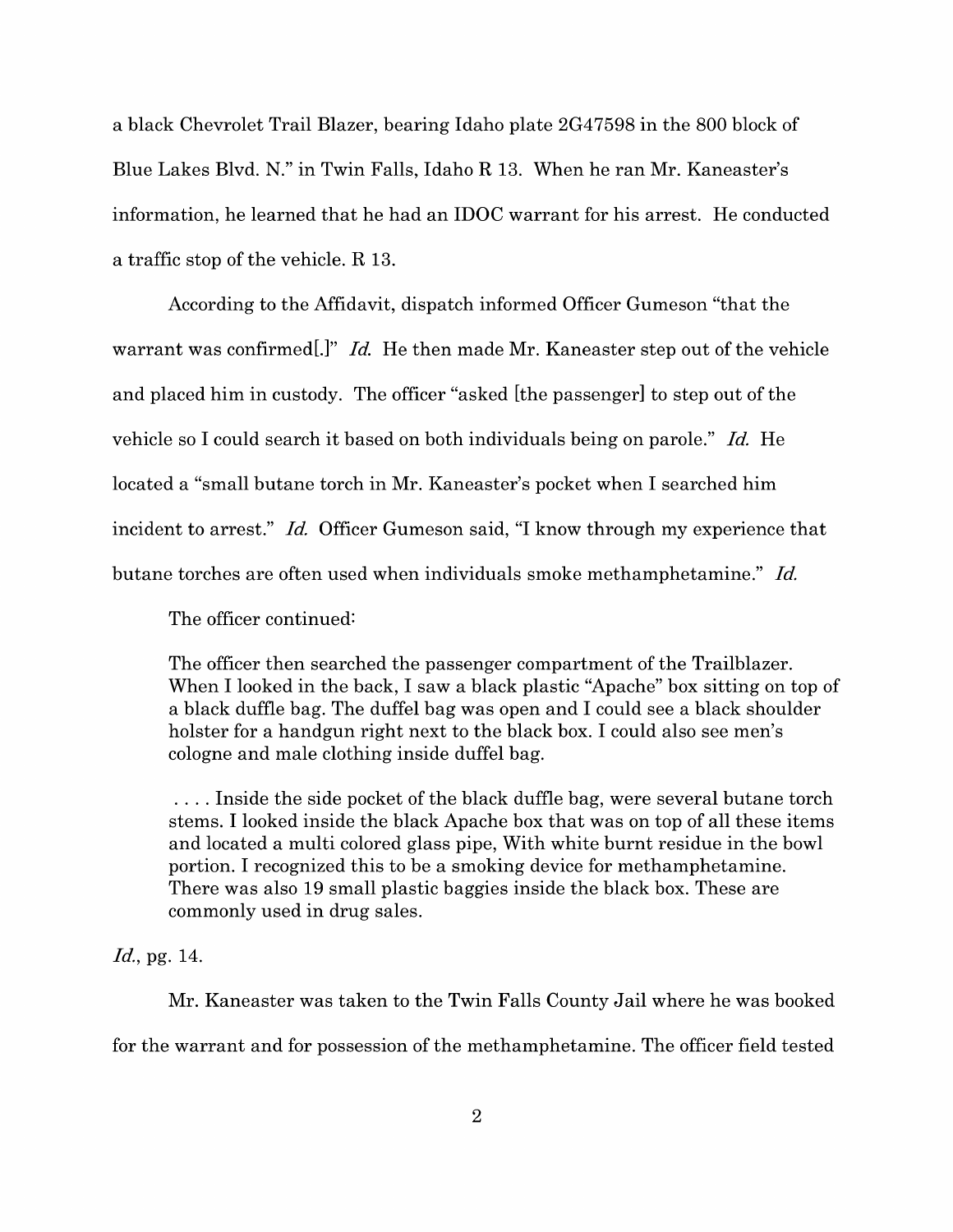the pipe at the police department and obtained a presumptively positive result. "The pipe was submitted into evidence and asked to be sent to the state lab for further testing." R 14.

At the preliminary hearing, the officer testified that he saw Mr. Kaneaster in a gas station parking lot. He "was able to run his information and learned that he had an IDOC warrant." Preliminary Hearing Transcript ("PHT") p. 5, ls. 20-21. Mr. Kaneaster began driving down Blue Lakes Boulevard and the officer made a traffic stop. PHT p. 6, ls. 1-5. After a second unit arrived, the officer ordered Mr. Kaneaster out the vehicle and patted him down. The passenger was also patted down. PHT p. 7, ls. 7-19. During the pat down of Mr. Kaneaster, the officer found a butane lighter in his shirt pocket. The officer said that some people use butane lighters to smoke illegal drugs "because they are a hotter heat source." PHT p. 8, ls. 1-6. "Once [Mr. Kaneaster] was secured in the back [of his patrol vehicle] and once the passenger was in the back of the other cop's car, [the officer] then searched the vehicle for any drugs, illegal items." PHT p. 8, ls. 10-12. The officer found a "glass pipe with white reside inside" in the back of the vehicle, located in a plastic box, which was stored inside a duffle bag. *Id.,* ls. 13-19.

There was no evidence that the officer was aware that Mr. Kaneaster had signed a search provision as part of his parole agreement. See PHT pgs. 1-21; CR 13-15 (Officer's Affidavit).

3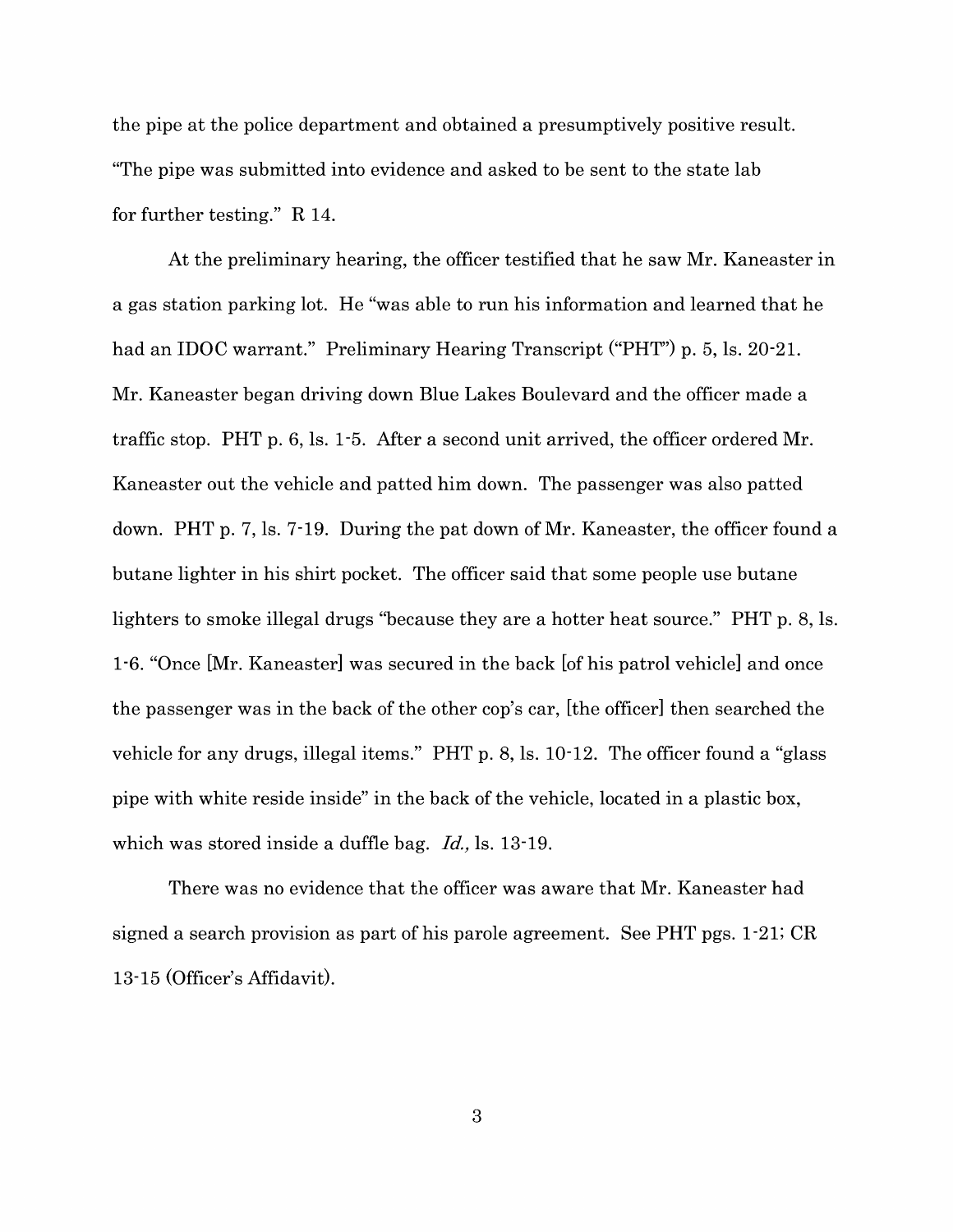### **C.** *Proceedings Below.*

Mr. Kaneaster filed a Motion to Suppress and Memorandum in Support. R 41-64. He argued that the warrantless search of the vehicle after Mr. Kaneaster's arrest on the warrant violated *Arizona v. Gant,* 556 U.S. 332 (2009). R 59. He also argued that there were no other exceptions to the warrant requirement to justify the search, such as probable cause to believe there would be evidence of a crime therein. R 62-63.

The state opposed the motion arguing that Mr. Kaneaster did not have

standing to bring the motion. The state's entire argument is set forth below:

Only a person whose rights are infringed may obtain suppression of evidence. *State v. Luna,* 126 Idaho 235, 236, 880 P.2d 265 (Ct. 1994). A defendant thus attempting to suppress evidence obtained from a search must first demonstrate standing to challenge the search. *See State v. Holland,* 135 Idaho 159, 162, 15 P.3d 1167 (2000).

The defendant's motion to suppress fails because he waived his constitutional rights concerning searches. In fact, as part of his parole agreement, the defendant *consented* to searches by law enforcement officers of both his person of places over which the defendant was exercising controlling authority.

That is what happened here: the officer stopped a vehicle that the defendant was driving, in other words exercising controlling authority, and subsequently searched the defendant's person and vehicle. It does not matter how the officer confirmed the defendant's identity.

R 69 (emphasis original).

The motion was set for hearing, prior to which the court met with counsel in

chambers. T (6/29/19) p.3. In. 19-19-22. At that time, defense counsel stipulated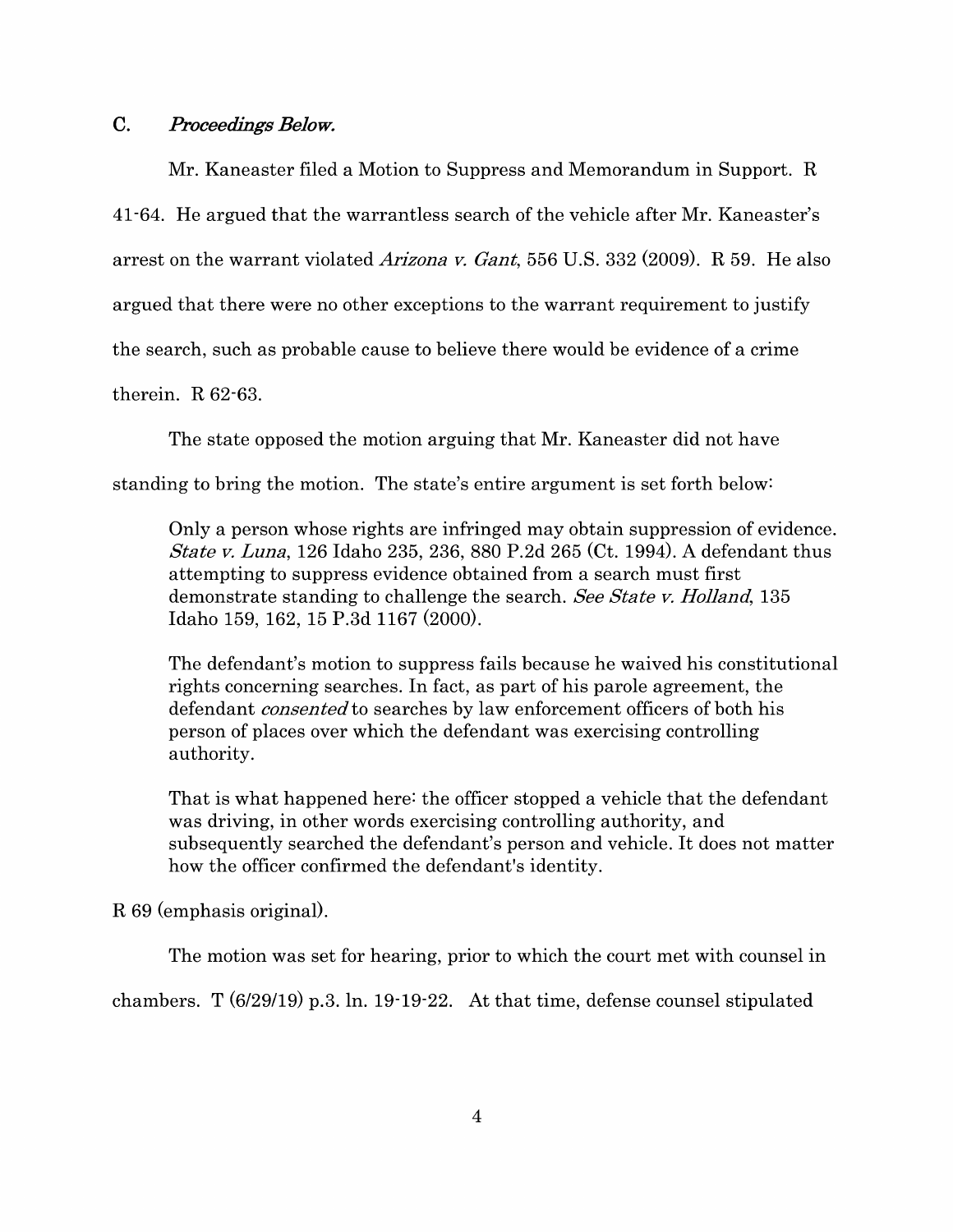that Mr. Kaneaster was on parole and stipulated to his parole agreement. *Id.,* p. 5,

ln. 16-20. The parole agreement states, in relevant part, that:

**Search:** I consent to the search of my person, residence, vehicle, personal property, and other real property or structures owned or leased by me, or for which I am the controlling authority conducted by any agent of **IDOC** or a law enforcement officer. I hereby waive my rights under the Fourth Amendment and the Idaho constitution concerning searches.

#### R84.

Based upon the above, the court ruled as follows:

Under the Constitution, everybody has a reasonable expectation of privacy, and that is what requires that either articulable suspicion or probable cause, I should say, for a search or requires a warrant from a magistrate to proceed with a search. And that is also the reasonable expectation of privacy, is also what provides you standing to challenge whether or not the search was appropriately done.

In this case, the Agreement of Supervision that you signed, that the Court is adopting and has been stipulated to as a correct Agreement -- or I should say as an accurate and correct copy of the Agreement of Supervision that you signed, Paragraph No. 5 of that agreement provides that  $\cdot$  and I will just read it  $-$  "I," which is you, "I consent to the search of my person, residence, vehicle, personnel -- and personal property and other real property or structures owned or leased by me for which I am the controlling authority conducted by any agent of the **IDOC** or a law enforcement officer. I hereby waive my rights under the Fourth Amendment and Idaho Constitution concerning searches.

. . . .

The Court finds that in Idaho the Supreme Court has determined that a probationer or parolee's consent to searches, that constitutes a waiver of the Fourth Amendment rights. That has been the case in Idaho since 1987. Under *State vs. Gawron,* G-a-w-r-o-n, at 112 Idaho 841 [(1987)], was recently upheld -- not recently but more recently upheld. In *State vs. Perdum,* 147 Idaho 206  $(2009)$ , the Court finds that there was a voluntary waiver of the  $$ of the defendant's Fourth Amendment rights and that he consented to the search and so that the defendant does not have standing to challenge the search of the vehicle where the controlled substances were found.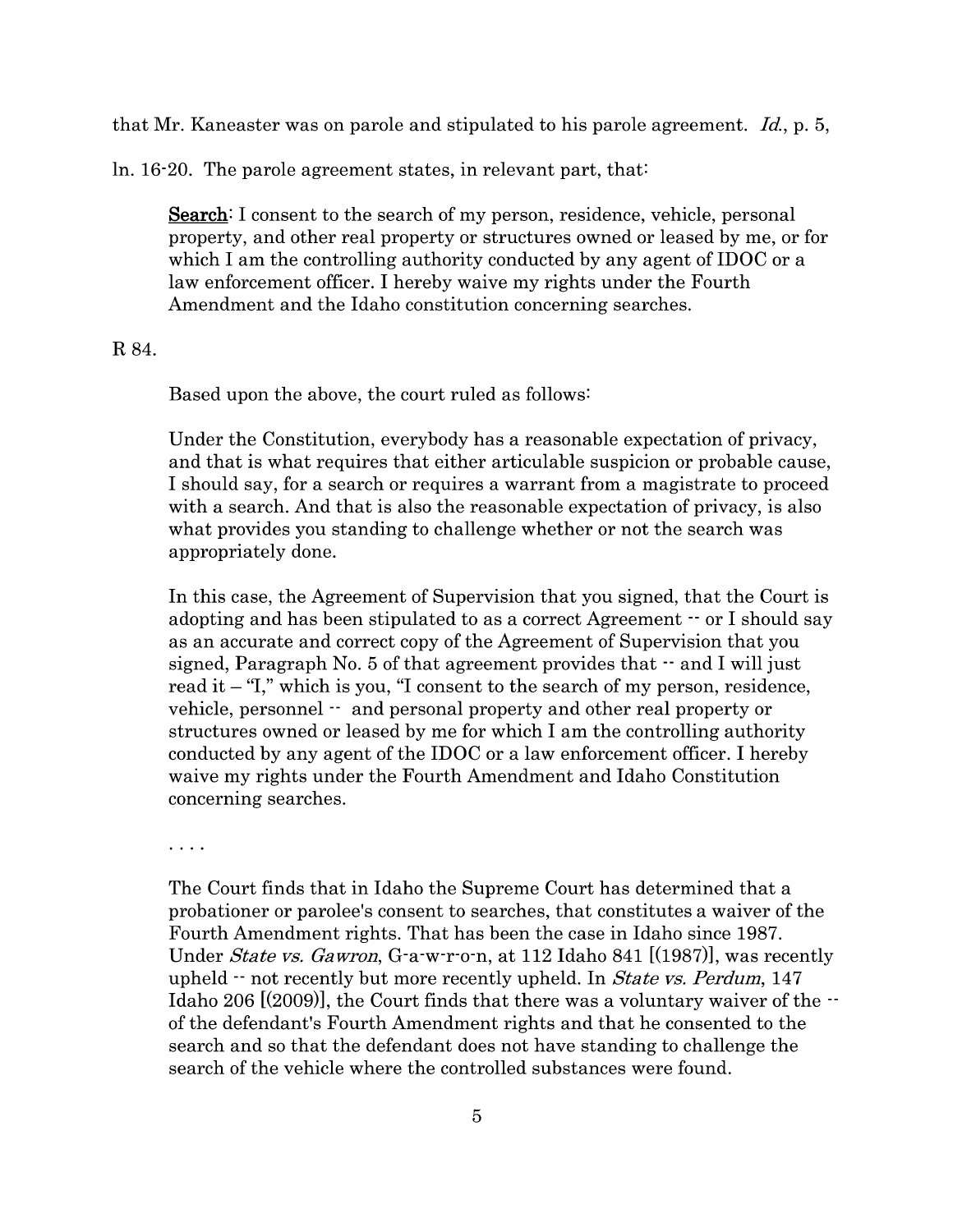T (6/29/2019) p. 7, 1. 16 - p.8, 1. 9; p. 10, 1. 23 - p. 11, 1. 10.

The court held a hearing to reconsider the above ruling. T (7/15/2019), p. 5, 1. 12. At the hearing, the court took judicial notice of the affidavit of probable cause and the preliminary hearing transcript. T (7/15/2019) p. 18, 1. 14-20. It then denied the motion to reconsider, stating:

The Court is not going to overrule its prior ruling. I will, however  $\cdot$  well, I'll set my ruling on the record at this time as well.

 $\cdot$   $\cdot$   $\cdot$ 

Because you had an outstanding warrant, the officer clearly had reasonable and articulable suspicion to stop you. That issue has been addressed for probably over 30 years in the State of Idaho, that a warrant is a sufficient reason for pulling you over.

And then further, upon effecting that arrest warrant and arresting you, the officer did have the right to search the vehicle in which you were located. That's the Armstrong case, 158 Idaho and 364, where you have waived your Fourth Amendment rights. That waiver is valid. And the  $-$  however, that waiver can only be exercised to the extent you have waived your Fourth Amendment rights.

In the Agreement of Supervision, which was admitted at the last hearing without objection, the Agreement of Supervision that you signed indicated that you consent to the search of your person, residence, vehicle, personal property, and other real property or structures that are owned or leased by you, or for which you are the controlling authority, and conducted by any agent of **IDOC** or a law enforcement officer.

It further provides -- and I quote -- I hereby waive my rights under the Fourth Amendment and the Idaho Constitution concerning searches, closed quote.

Pursuant to that waiver, you did waive your right to be free of unreasonable searches and seizures pursuant to the Fourth Amendment. And pursuant to your waiver, any law enforcement officer could have effectuated that search, as happened in this case.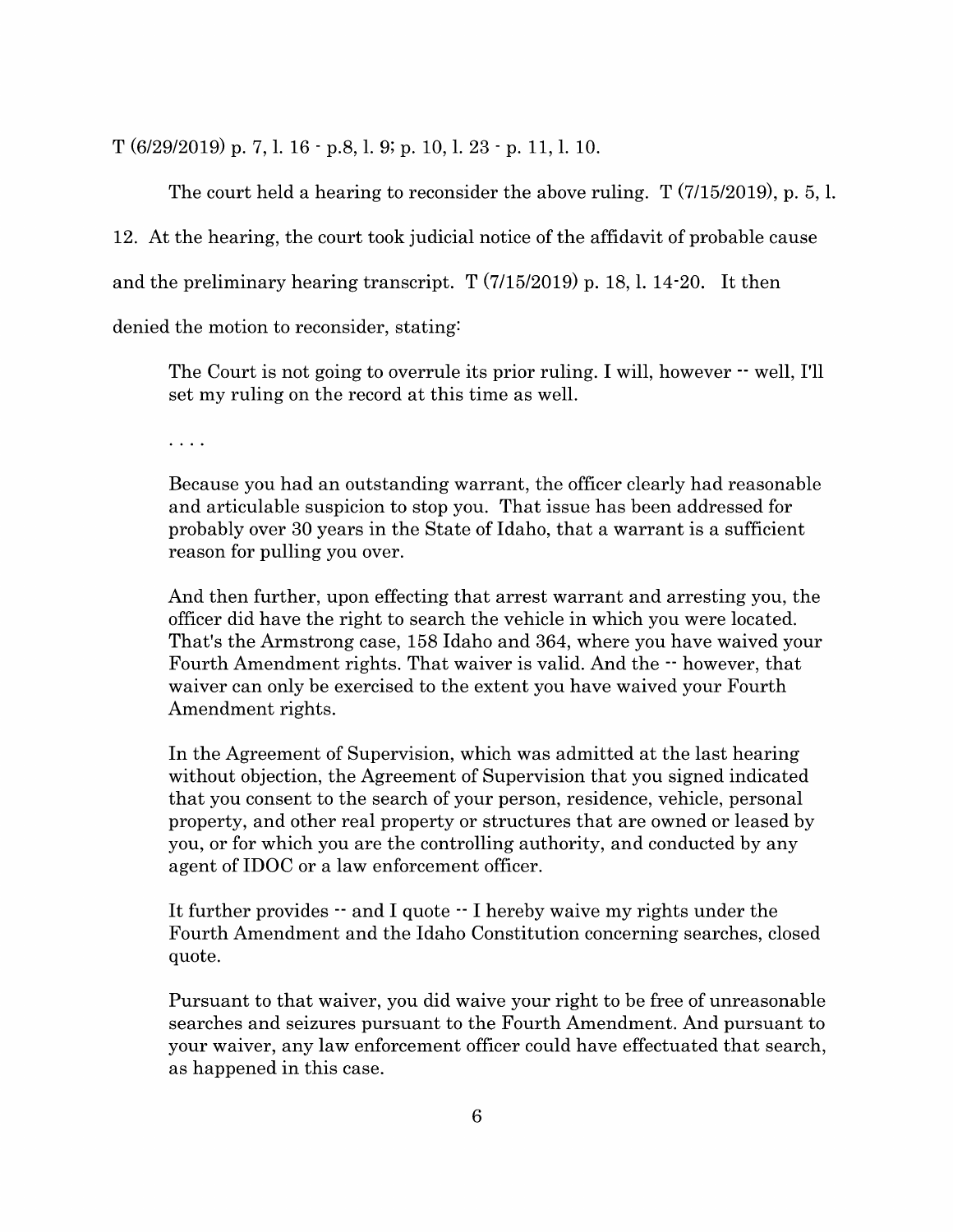And so the stop was legally valid. The search was legally valid. You waived your Fourth Amendment rights, and so your motion to suppress the subsequent drugs that were found is denied.

 $T(7/15/2019)$  p. 18, l. 21 – p. 20, l. 18

Trial began on July 30, 2019 (R 99) and a guilty verdict was returned on July

31, 2019. R 138. The Judgment was entered on October 1, 2019 (R 145) and a

Notice of Appeal was filed on October 11, 2019. R 156. On December 4, 2019, this

Court decided *State v. Maxim,* 454 P.3d 543 (Idaho 2019), where it found a parolee

who had signed an agreement identical to the one here had standing to challenge a

warrantless search of his home.

## III. **ISSUES PRESENTED ON APPEAL**

- A. Considering *State v. Maxim,* did the court err in denying the motion to suppress based upon the finding that Mr. Kaneaster did not have standing?
- B. Was the search of the interior of the vehicle unreasonable?
- C. Does the search provision of the parole agreement salvage the unreasonable search?
- D. Can the state show the error in denying the motion to suppress was harmless beyond a reasonable doubt?

## IV. **ARGUMENT**

## **A.** *Under* **Maxim, Mr.** *Kaneaster has Standing to Bring the Motion to Suppress.*

As set forth above, this Court found a parolee to have standing to bring a

motion to suppress in *Maxim.* That holding controls this case too, as Mr.

Kaneaster's search provision is identical to the one in *Maxim. Compare* R 84 with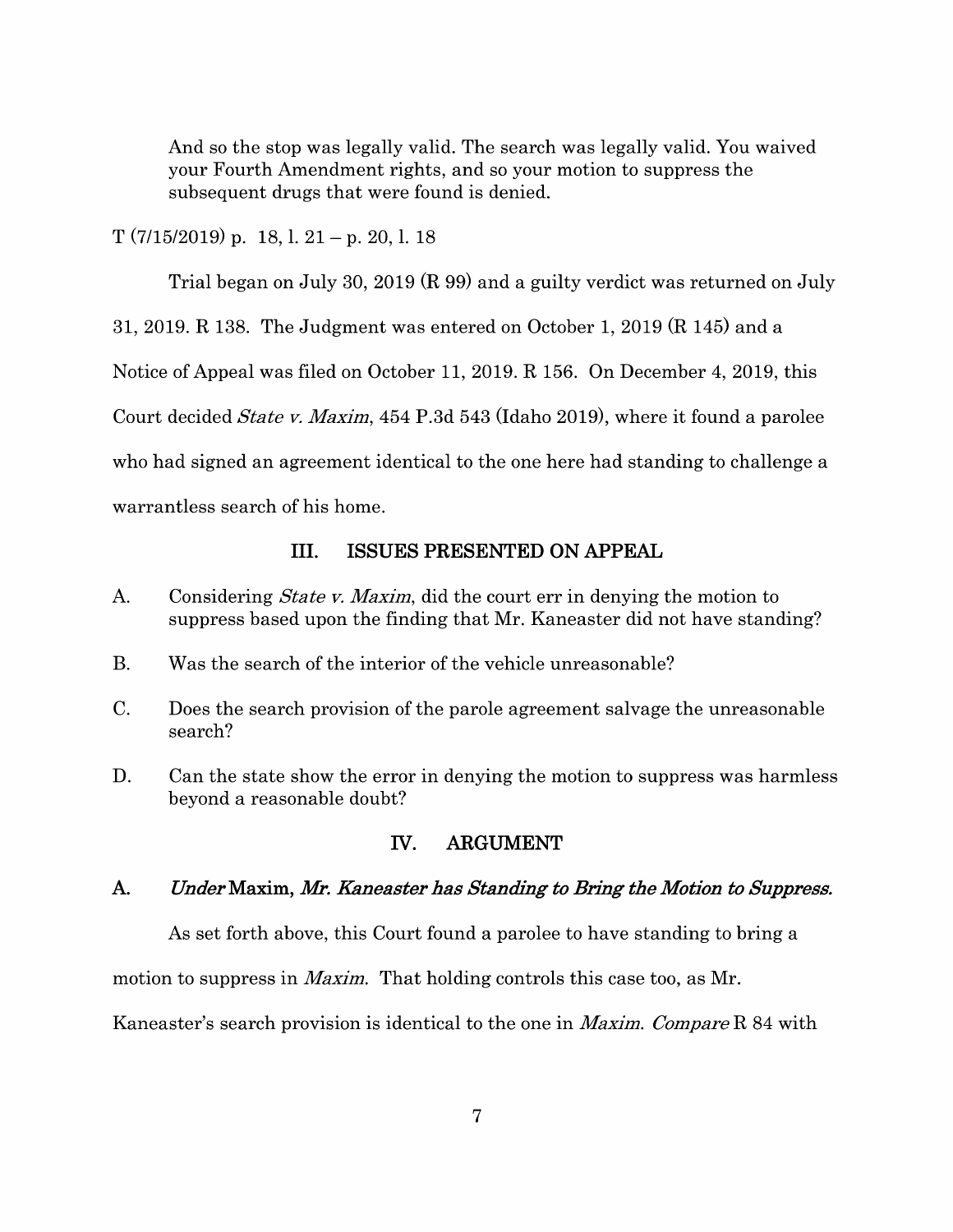454 P.3d at 552. And *Maxim* applies to this case under *Griffith v. Kentucky,* 4 79 U.S. 314, 328 (1987).

In finding that standing existed, this Court in *Maxim* rejected the standing argument made by the state in this case.

The State is correct that this is a broad grant of consent. It is not conditioned on the "at the request of'' language like that of *Jaskowski. See id.* Rather, it is like the language in *State v. Gawron,* 112 Idaho 841, 843, 736 P.2d 1295, 1297 (1987). But these Fourth Amendment waivers do not eviscerate Fourth Amendment rights, they only tip the scales of the reasonableness analysis. In *Gawron,* this Court responded to the defendant's argument that such broad waivers are an unreasonable invasion of Fourth Amendment rights by recognizing that "such persons conditionally released to societies have a reduced expectation of privacy, thereby rendering intrusions by government authorities 'reasonable' which otherwise would be unreasonable or invalid under traditional constitutional concepts." *Id.* As a result, the State's suggestion that such a waiver categorically precludes a probationer from succeeding in a motion to suppress is incorrect. To be sure, the challenge is more difficult, but not impossible.

*State v. Maxim,* 454 P.3d at 549-50. As is manifest, the district court's denial of the motion to suppress was in error because Mr. Kaneaster does have standing to bring the motion.

Standing was the only theory raised by the state in defense of the warrantless search. R67-69. Thus, it failed to argue or establish an exception to the warrant requirement below and the denial of the Motion to Suppress should be reversed. In addition, an analysis of the evidence before the district court shows there was no such exception.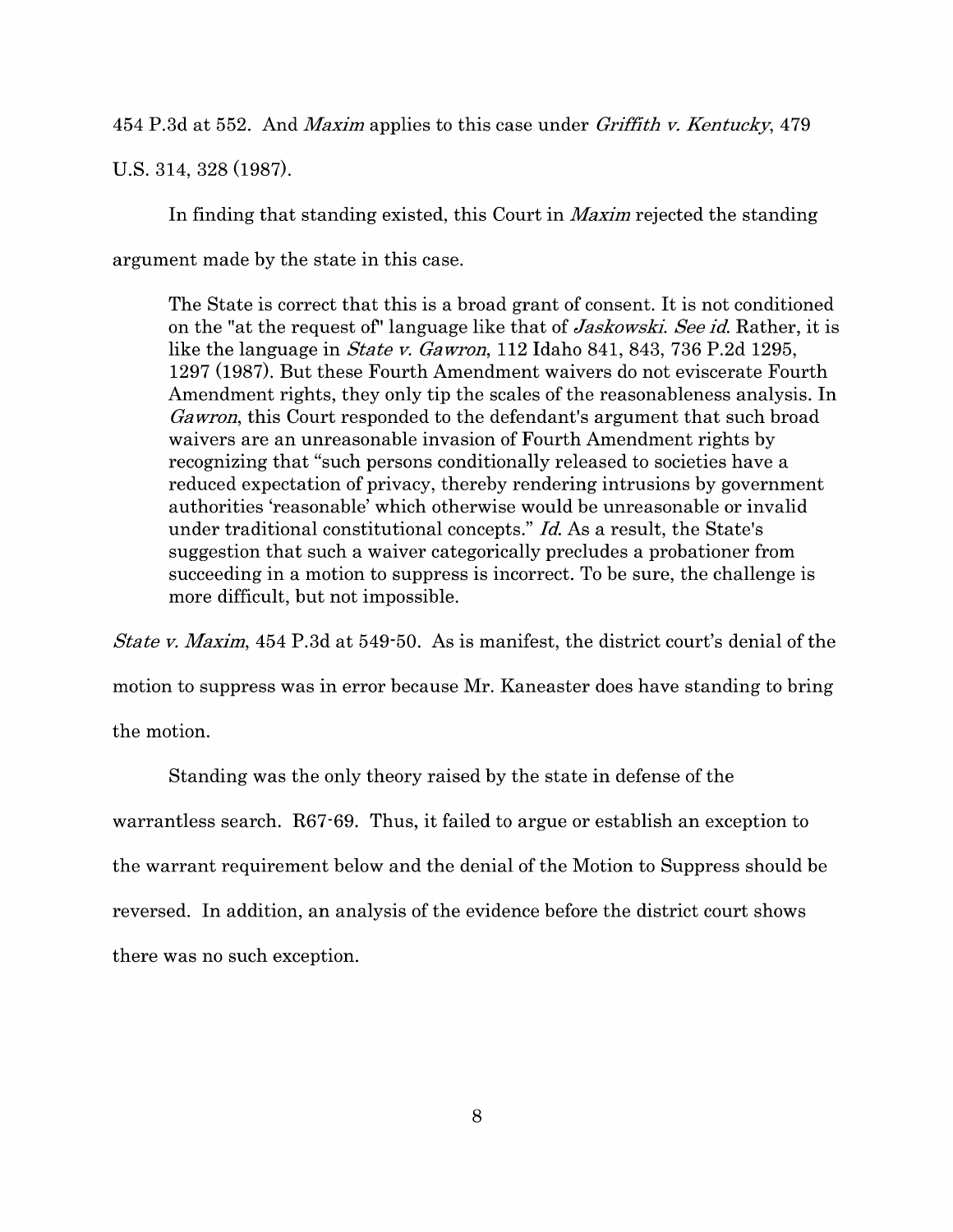**B.** *The Search of the Interior of the Vehicle was Unreasonable Because There was no Warrant or Probable Cause to Search the Interior and the Search Exceeded the Scope of a Search Incident to Arrest.* 

Mr. Kaneaster argued that the search of the interior of the vehicle was constitutionally unreasonable. **R** 41-63. He was correct. First, there was no warrant authorizing the search. The warrant here was an arrest warrant, not a search warrant. The "basic rule" of the Fourth Amendment is "that 'searches conducted outside the judicial process, without prior approval by judge or magistrate, are *per se* unreasonable under the Fourth Amendment --subject only to a few specifically established and well-delineated exceptions."' *Arizona v. Gant,* 556 U.S. 332, 338 (2009), *quoting Katz v. United States,* 389 U.S. 347, 357 (1967). "[T]he State has the burden of proving the facts necessary to establish an exception to the warrant requirement." *State v. Jenkins,* 143 Idaho 918, 920 (2007).

Second, assuming Mr. Kaneaster was validly arrested, the results of the search of Mr. Kaneaster's person incident to arrest did not establish probable cause to search inside the vehicle. One exception to the warrant requirement is the socalled "automobile exception, under which police officers may search an automobile and the containers within it when they have probable cause to believe that the automobile contains contraband or evidence of a crime." *State v. Kelley,* 159 Idaho 417, 427 (Ct. App. 2015), *citing Carroll v. United States,* 267 U.S. 132, 153 (1925); *State v. Gallegos,* 120 Idaho 894, 898 (1991). "Probable cause is a flexible, common sense standard. A practical, nontechnical probability that incriminating evidence is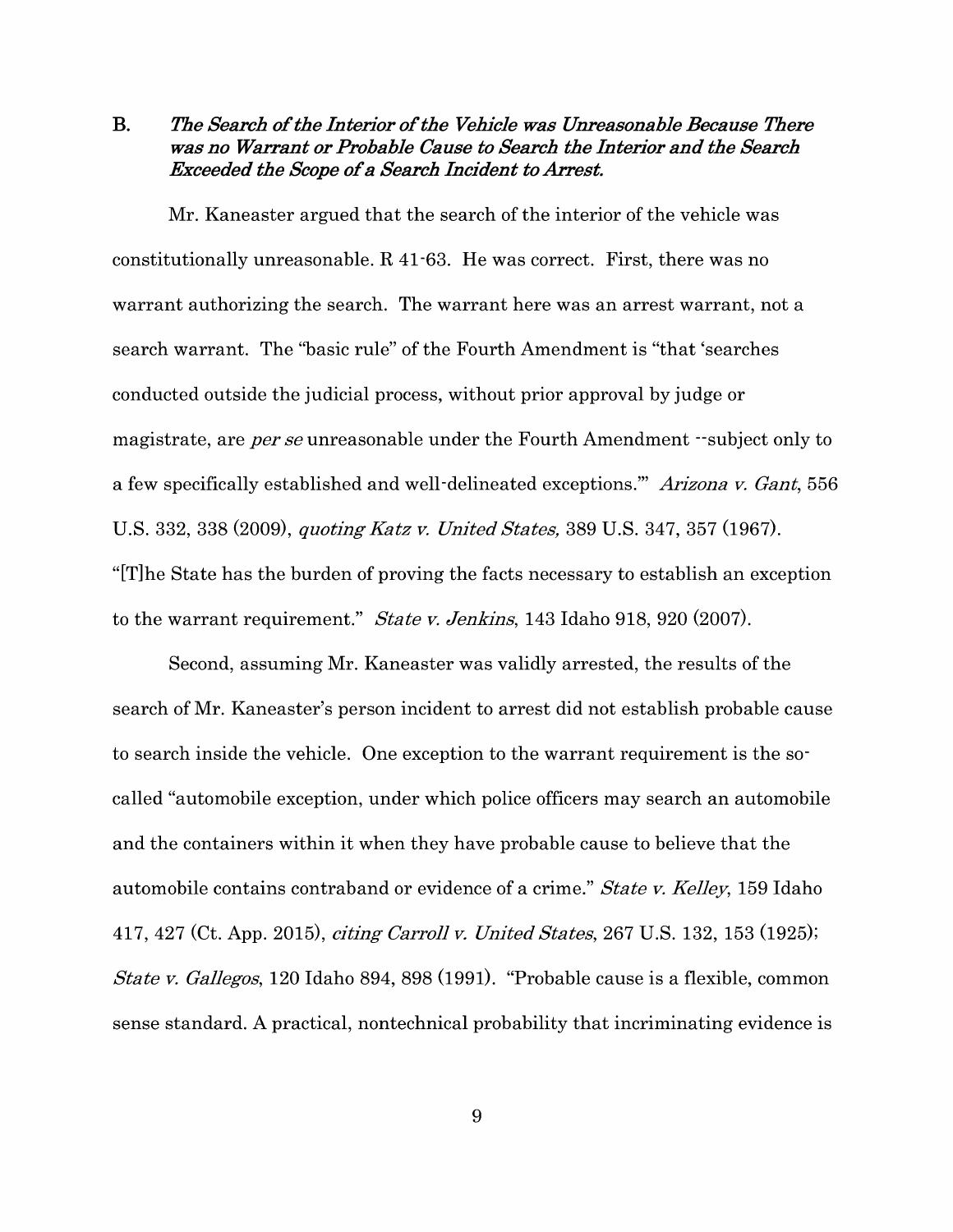present is all that is required." *Id., citing Texas v. Brown,* 460 U.S. 730, 742 (1983); *State v. Johnson,* 152 Idaho 56, 61 (Ct. App. 2011).

All that was found on Mr. Kaneaster's person was a butane torch, a perfectly legal item to possess. That and the existence of the parole arrest warrant does not suggest there would be evidence of a crime within the vehicle, much less establish that to a probability. Thus, the facts failed to establish this possible exception to the warrant requirement.

The final possible exception to the warrant requirement would be under the "search incident to arrest" doctrine. However, the search of the vehicle exceeded the scope of a valid search incident to arrest. "Police may search a vehicle incident to a recent occupant's arrest only if the arrestee is within reaching distance of the passenger compartment at the time of the search or it is reasonable to believe the vehicle contains evidence of the offense of arrest." *Arizona v. Gant,* 556 U.S., at 351. Here, Mr. Kaneaster was in a patrol car when the vehicle was searched and there was no reason to believe the vehicle contained evidence regarding the offense of arrest, which was not an offense at all, but the arrest warrant.

In short, the state failed to even argue, much less demonstrate, any of the possible exceptions to the warrant requirement to justify the search of the vehicle.

10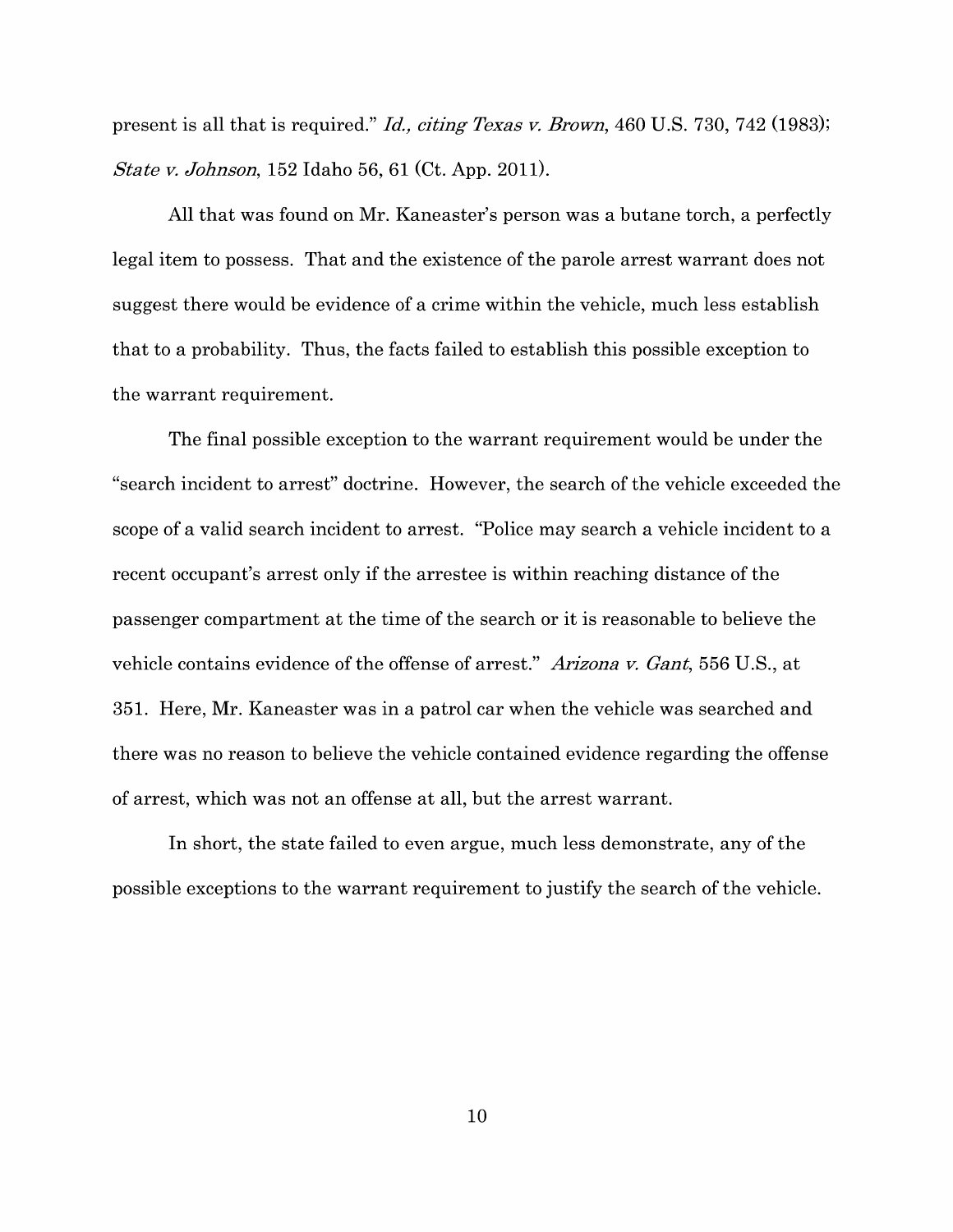**C.** *Under* **Maxim,** *the Search Provision Cannot Salvage the Otherwise Unreasonable Entry and Search of the Vehicle because there is no Evidence the Officers were Aware of the Waiver at the Time of the Search.* 

The *Maxim* Court also wrote:

We hold that a Fourth Amendment waiver cannot salvage an otherwise unreasonable entry into a home under the Fourth Amendment if *the police officers were unaware of the waiver at the time of the unconstitutional search.* We are not alone in this common-sense approach. The discovery of a Fourth Amendment waiver after the fact should not serve as a deus ex machina allowing the State to rewrite the story in the courtroom when the police's actions were unconstitutional outside of it.

Id., 454 P.3d at 550 (internal citations omitted) (emphasis added). Here, the court never found that the officer was aware of the search waiver, as distinct from Mr. Kaneaster's parole status, at the time of the search. Nor is there any evidence of such knowledge in the officer's Affidavit of Probable Cause or in the Preliminary Hearing Transcripts. Moreover, the state has never even claimed that the officer was aware of the existence of the search provision. See R 65-69. (State's Response to Defendant's Motion to Suppress). Thus, the state has failed to meet its burden and the evidence from the vehicle search should have been suppressed. *State v. Guzman,* 122 Idaho 981, 993 (1992).

## **D.** *The State Cannot Show the Error in Denying the Motion to Suppress was Harmless Beyond a Reasonable Doubt.*

In *State v. Perry,* 150 Idaho 209 (2010), this Court decided to "employ the *Chapman [v. California,* 386 U.S. 18 (1967)] harmless error test to all objected-to error." *Id.,* at 222.

A defendant appealing from an objected-to, non-constitutionally-based error shall have the duty to establish that such an error occurred, at which point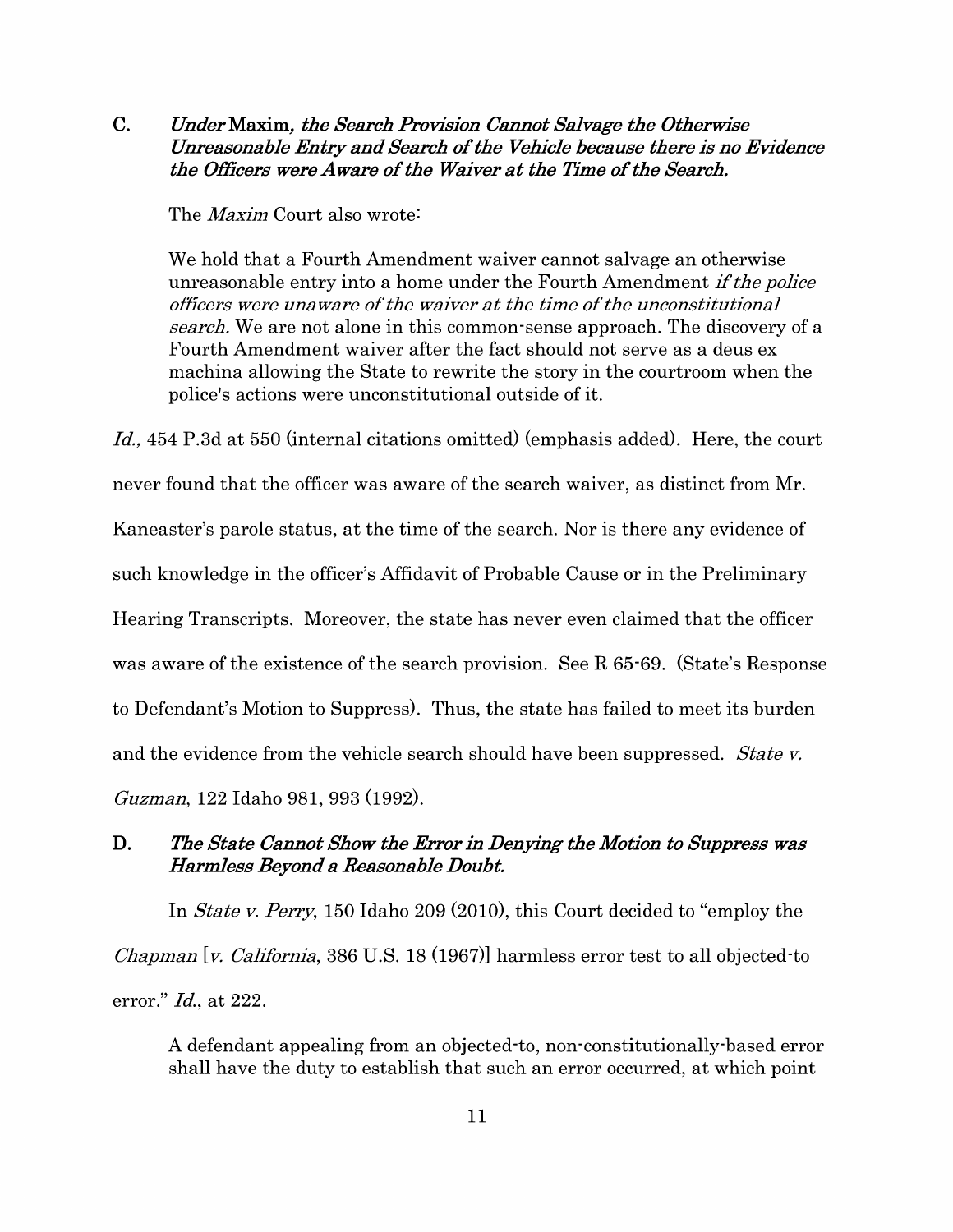the State shall have the burden of demonstrating that the error is harmless beyond a reasonable doubt.

*Id.* The state cannot meet its burden under *Chapman/Perry.* When the evidence from the unreasonable search of the vehicle is suppressed, there is no evidence that Mr. Kaneaster possessed the methamphetamine found therein. Thus, the conviction should be reversed, and the matter remained for the entry of a judgment of acquittal.

## **V. CONCLUSION**

The order Denying the Motion to Suppress should be reversed and the matter remanded for further proceedings.

Respectfully submitted this 13th day of July 2019.

Is/ Dennis Benjamin Dennis Benjamin Attorney for Appellant